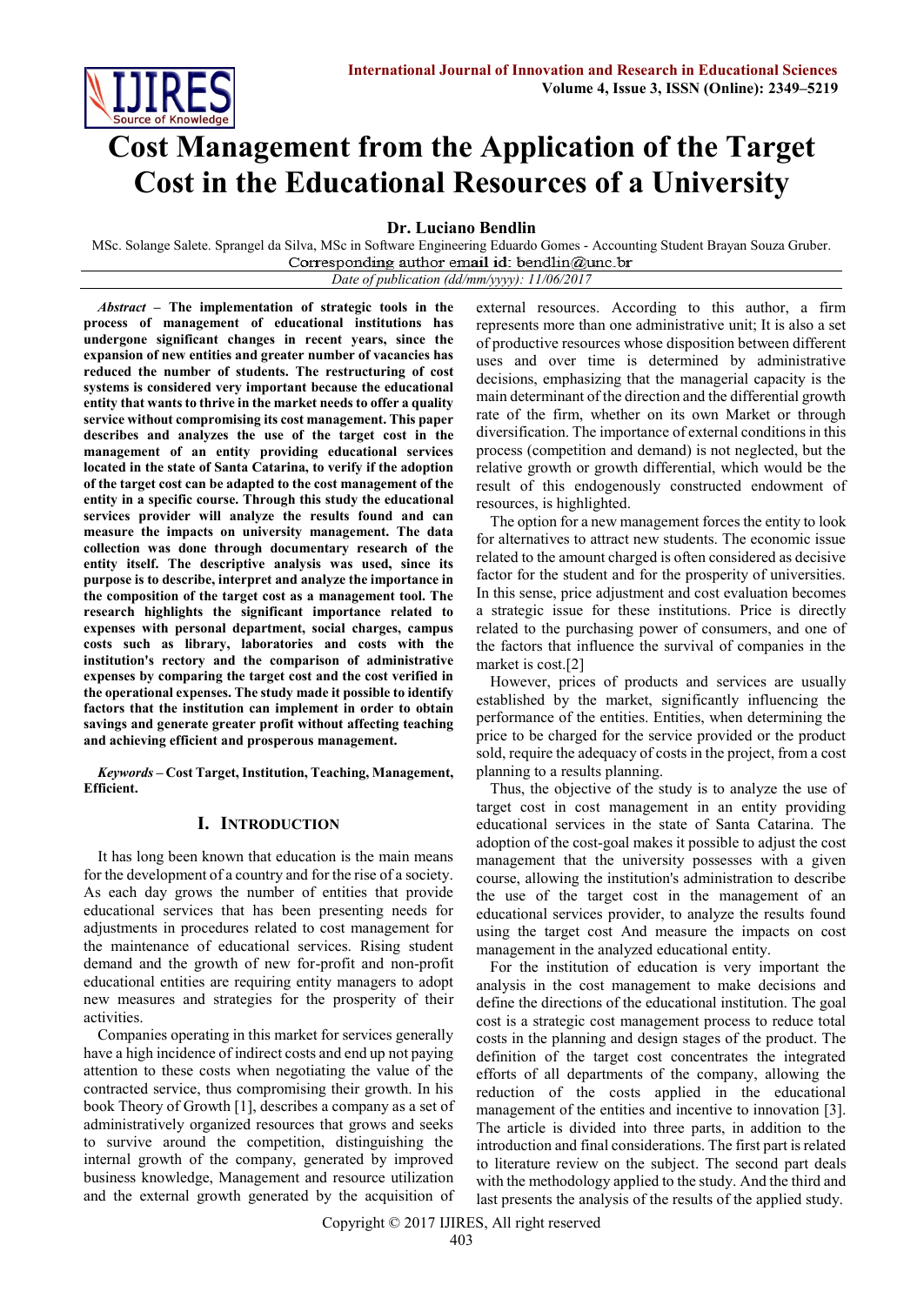

### **II. THEORETICAL REFERENCE**

## 2.1 *Costs in University Institutions*

Costs in educational institutions are an important segment, mainly because of their role in society. Therefore, they need an efficient control so that they can offer their services with quality. In addition, the advent of technology has not affected the education sector in terms of the reduction of raw material and labor costs, as opposed to other sectors of the economy, such as the industry where the search for reducing costs is more difficult.

Unlike several segments that uses machines and robots to produce their products, in education the labor expenditure is continuous and increasing, because with the advent of technology and resources help the learning process, the figure of the teacher still continues Being indispensable. The educational costs are related to the resources used to offer the education service, being expressed in monetary values. The correct allocation of costs ensures that the institution provides a fair price for its clients, as well as allowing greater control of all expenses to obtain a quality education. Costs in higher education institutions can be grouped into large areas: tuition costs, administrative costs, maintenance costs.

## 2.2 *Teaching Costs*

The composition of teaching costs in the provision of educational services involves various resources needed to perform the service, such as teachers' labor, the use of classroom materials and, finally, scholarship costs. This study seeks to analyze the cost per student for the best management of the entity in the search for efficient and competitive management with the reduction of costs. One way to reduce tuition costs is to ensure maximum capacity utilization of the institution and not to reduce payroll numbers. [5]

Through the mentioned concepts and evidenced that a university has capacity to attend a certain number of students, the closer this is to the number of enrollments, the lower the costs per student. He published his study on the cost of public education in the state of São Paulo, analyzing the cost / student in the state network, using three categories of cost components: (1) Capital Expenditures; (2) Current Expenses and (3) Social Expenses.[6]

#### 2.3 *Administrative Costs*

Administrative costs such as maintenance costs are considered indirect costs in a university. Because in an educational entity are activities that relate to the administration of the entity that maintains the teaching. Administrative costs include the rector's office, course coordination, student support department and the secretariat of the organization that work to make students, teachers and society in general happy with the organization and contribute to the better management of the search for Better results for the university. Some authors conceptualize administrative costs.

The proportion of students, teachers and administrative staff should be managed. This is because, in order to increase the financial efficiency of the university institution, it is advisable not to have too many administrative staff. Thus, according to the author, the more students enrolled,

the more teachers and administrative staff are hired. A smaller number of enrollments leads to a reduction of staff. Thus, the university institution can guarantee a good remuneration to the administrative body, avoiding the loss of qualified personnel and damages in the quality of the offered services.

What prevents the reduction of the administrative expenses, in many institutions, is the separation of the same with the academic area.[4]

In some cases, the administrative area ends up gaining its own strength, sometimes even greater than the academic area, which is the core business. This is a serious strategic mistake, albeit unfortunately very common. The main consequence of this is that academic teams are not able to establish models of gradual pedagogical projects and easy operational automation via systems, which would undoubtedly greatly reduce administrative costs.

#### 2.4 *Maintenance Costs*

The costs of maintaining an educational entity are indirect costs, since they are not directly linked to the classroom, but have great relevance in the management of a university's costs. We can mention as cost of maintenance in a university the costs with equipment, library, laboratories and also fixed expenses like water, electricity, telephone among others that have to be controlled for the good economic development of the educational institution. Some authors conceptualize the cost of maintenance.

The quality of the maintenance function can prevent the deterioration of the operational functions of the equipment, especially those that lead to hidden faults that result in the inability of the process.[8] Only proper maintenance can ensure that the process will not lose its capacity due to deviations caused by equipment problems."

The fixed costs are the great villain of the financial efficiency of the institutions. There is always a great tendency for these costs to increase and, to rectify, many institutions end up choosing to cut in the academic part, which can be a serious mistake, after all, one should not cut back on the end-activity, the focus of the economy must Being in the middle activity. [4] The big challenge for getting fixed costs lies in the deep design of agile and automated processes.

It highlights the great difference in the expenses of maintenance of buildings that only contemplate classrooms, and those that maintain laboratories of teaching and research.[9] The maintenance costs (only water, electricity, telephone and gas) of a building with only classrooms are, on average, five times smaller than a building with laboratories used for teaching and research. This difference can be attributed to the greater consumption of resources in the use of laboratory equipment.[7]

#### 2.5 *Cost Management*

The Strategic Management of Costs is considered a new concept that is based much more on the premises of the educational market, implying in analysis of the structure and seeks to meet the needs of adaptation of the educational entities the search for continuous improvement and competitiveness through an effective and prosperous management.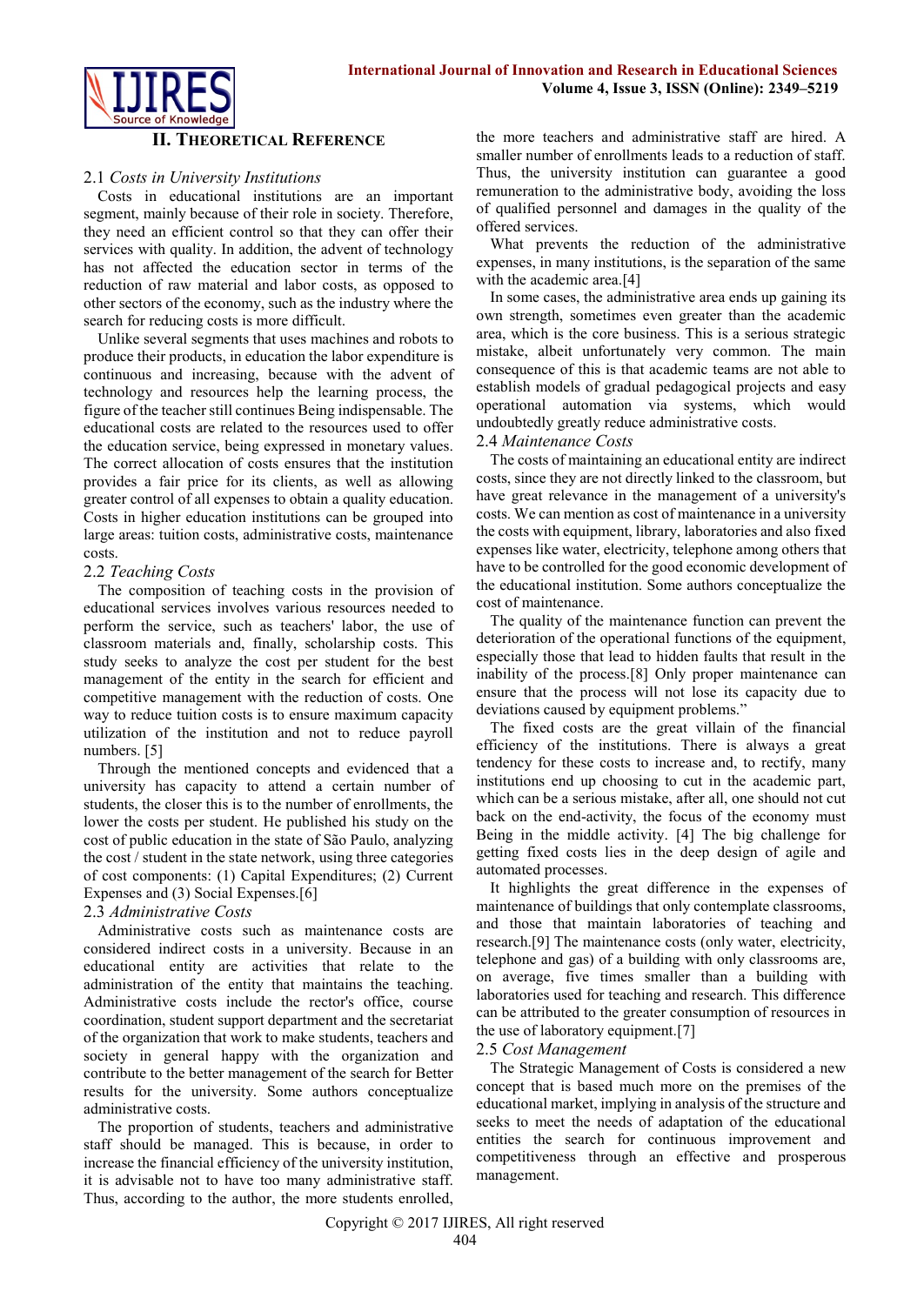

Strategic cost management requires a deeper analysis of costs that go beyond the boundaries of the company. The strategic cost management seeks to know the entire value chain from the acquisition of the raw material to the final consumer, requiring analyzes that go beyond the limits of the company to know the entire value chain: from the origin of material, human, financial resources Technology that it uses, up to the final consumer. [10]

It is not only important to know the costs of your company, but also the transactional costs of suppliers and customers that are still intermediary, in order to search throughout the entire value chain (up to the end consumer), where they are The chances of reducing costs and increasing competitiveness.

The evaluation and cost analysis carried out within the strategic cost management approach consider a greater number of elements as cost behavior influencers.[11].

#### 2.7 *Cost Goal*

The questioning of whether the cost of a certain product or service determines. Its price or if it is the price of the product or service that determines its costs, it allows two approaches.

In the traditional view, cost determines the price, however in highly competitive environments that have emerged and are becoming generalized in recent years are showing numerous examples of failures of companies for their inability to match their costs with trends and price swings, once. That for strategic cost management, companies must start from the market price to scale their costs, which is possible through target costing or target cost. [11]

The target costing is the process by which the desired cost of a product is obtained, by the difference between the sales price that the company considers consistent with market strategy (target price), considering the value generated for the customers and the prices of Products offered by competitors.

The target costing is a process of planning profits, prices and costs that part of the sale price to reach the cost, which is why it is said that the cost is defined from outside to inside, considering that in environments which companies simply do not Can change their prices by modifying their cost structure, the reverse path has become a strong tool contributing to a better strategic positioning and performance, considering market limitations, where the target cost is interpreted as the maximum cost that a product or Service may have to start from the price that the market can offer, and still obtain the desired profitability.[10]

The target price is basically understood as the monetary expression of the perceived value (relation of the product / service function by the cost / benefit to the customer) by the clients, which is managed by the companies. [12].

# **III. METHODOLOGY**

This research was carried out in an Institution of Higher Education, in the state of Santa Catarina, in order to analyze the use of the target cost in the management of this Institution.

This research as to its nature is of applied. For it analyzes a concrete case in its temporal and local particularities, starting from the expressions of the people and their activities in their local contexts, being their temporality, being able to be characterized as transversal nature, since the information considered a period of time, limited to the Scope of the research, being that as far as its degree of application reveals itself as applied research. [13]

As regards its objectives, the research has a descriptive character, since it aims to describe, interpret and analyze the importance in the composition of the target cost as a tool in the management of costs of an educational services entity. Of the following The purpose of the study is a descriptive and causal research, since descriptive studies are normally structured with clearly stated hypotheses or investigative questions", and causal studies explain relationships between variables and allows us to know "why ... one variable produces changes in another.[14]

The degree of comprehensiveness was delimited as an observation field, an entity providing educational services, located in the state of Santa Catarina. As its periodicity was horizontal cut and cross-sectional study, its data analysis was configured as qualitative, to choose of an appropriate cost method in the management process of the educational entity analyzed.

## 3.2 *Data Collection, Treatment and Analysis*

The selection of the activity was predominantly due to the convenience of the information availability and the educational entity to analyze its costs, through the results found with the use of the target cost and to measure the impacts on the cost management in the analyzed educational entity.

# **IV. PRESENTATION OF RESULTS**

First, salaries and expenses were collected, showing the expenses with salaries and labor rights that the entity pays to its employees and social charges as per table 1.

| <b>EXPENDITURE ON PERSONNEL EMPLOYED</b>               |
|--------------------------------------------------------|
| <b>SALARIES AND ORDINATES</b>                          |
| Wages, Ordained - Remuneration                         |
| Vacation                                               |
| 13th salary                                            |
| Early warning                                          |
| Indemnification                                        |
| <b>SOCIAL CHARGES</b>                                  |
| <b>INSS</b>                                            |
| FGTS-Guarantee Fund for Time of Service                |
| PIS on Payroll                                         |
| Provision Charges for Vacation Provision / 13th Salary |
| $'$ auraa: Authara (2017)                              |

Source: Authors / 2017

The amounts for the calculation of social security and labor payroll costs were also raised and evidenced, which shows that there is a large collection of charges by the educational institution.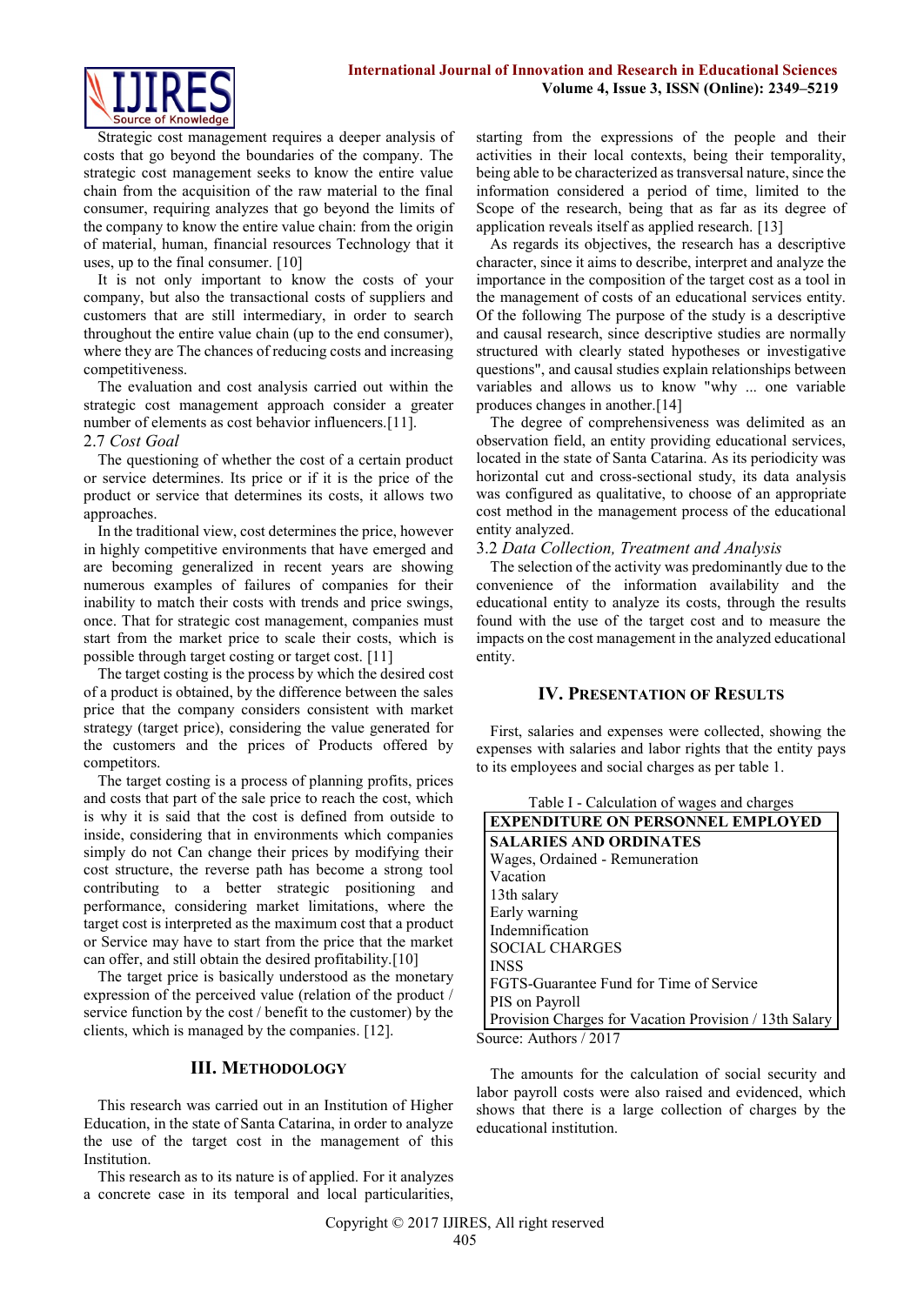

Table II - Determination of payroll charges

| <b>Group A (Monthly Collection)</b> | 14,00%   | 0,140 |
|-------------------------------------|----------|-------|
| <b>INSS Employer</b>                | 2,50%    | 0,025 |
| Education                           | 0,20%    | 0.002 |
| <b>INCRA</b>                        | 1,50%    | 0.015 |
| Sesc                                | $0.30\%$ | 0.003 |
| <b>SEBRAE</b>                       | $0.50\%$ | 0,005 |
| <b>Adjusted RAT</b>                 | 8,00%    | 0.080 |
| <b>FGTS</b>                         | 1,00%    | 0,010 |
| <b>PIS</b>                          | $0.00\%$ |       |
| Group B (Monthly Provisioning)      | 12,03%   | 0,120 |
| 13o. Salary                         | 11,11%   | 0,111 |
| Holidays $+1/3$ Constitutional      | $0.00\%$ |       |
| <b>Holiday Rentals</b>              | 0,50%    | 0,005 |
| Early warning                       | 0,42%    | 0,004 |
| <b>Sickness Aid</b>                 | $0,00\%$ |       |
| Group C (Monthly Provisioning)      | $0,00\%$ | 0,000 |
| FGTS Termination Deposit            | $0,00\%$ |       |
| Group D (Monthly Provisioning)      | $0,00\%$ |       |
| Cumulative incidence of Group A s / | $0.00\%$ |       |
| o group B                           |          |       |
| <b>GRAND TOTAL</b>                  | 26,03%   | 0,260 |
| <b>BUDGET INDEX</b>                 |          | 1,260 |

Source: Authors / 2017

The university's campus costs have also been raised such as: library, academic secretariat, laboratories and extension coordination, post and research, and the student support and education sectors.

|  | Table III - Campus Overhead Costing |
|--|-------------------------------------|
|--|-------------------------------------|

| <b>CAMPUS DIRECTION</b>   |
|---------------------------|
| COORD. TEACHING           |
| LIBR AR Y                 |
| <b>ACADEMIC SECRETARY</b> |
| <b>LABORATORY</b>         |
| COORD. EXTENSION          |
| COORD. POST               |
| COORD. SEARCH             |
| <b>ASSIST MAINTENANCE</b> |
| STUDENT SUPPORT SERVICE   |
| <b>NUCLEOS</b>            |
| <b>PROJECTS</b>           |

Source: Authors / 2017

The costs with the institution's rectory are with the rectory's office, the re-rectory of each teaching area such as undergraduate, research, extension and also the general secretary.

| <b>Collaborator</b>                      |
|------------------------------------------|
| Rectory Office                           |
| Rector's Office                          |
| Pro-Rector of Administration             |
| Pro-ReitoriaPesq.Pós, ExtensãoAss.Comun. |
| Graduate Management                      |
| Search Board                             |
| <b>Extension Board</b>                   |
| Graduate Management                      |
| CPA - Permanent Evaluation Commission    |
| General secretary                        |
| Source: Authors / 2017                   |

The costs of the foundation are fundamental to the management of the entity, where we can mention the controlling sector, the legal sector of the institution and also the radios that work in the communication sector of the university that are maintained by the foundation.

| Table V - Foundation costs calculation |
|----------------------------------------|
| <b>Collaborator</b>                    |
| <b>Advisory Board</b>                  |
| Comptroller                            |
| Legal                                  |
| Radio                                  |
| Radio                                  |

Source: Authors / 2017

The expenses with payroll and social charges with employees of the personal department were also collected together with the accounting of the institution and are in accordance with the legislation in force.

| Table VI - Calculation of expenses with employees |  |
|---------------------------------------------------|--|
|---------------------------------------------------|--|

| <b>EXPENDITURE ON PERSONNEL</b>    | 52.528.209,29 |
|------------------------------------|---------------|
| <b>EMPLOYED</b>                    |               |
| <b>SALARIES AND ORDINATES</b>      | 38.694.659,87 |
| Wages, Ordained - Remuneration     | 31.167.966,05 |
| Vacation                           | 4.404.243,45  |
| 13th salary                        | 2.936.368,08  |
| Early warning                      | 152.730,39    |
| Indemnification                    | 33.351,90     |
| <b>SOCIAL CHARGES</b>              | 13.563.608,22 |
| <b>INSTITUTE OF PREVENTION</b>     | 7.947.790,40  |
| FGTS-Guarantee Fund for Time of    | 2.803.448,04  |
| Service                            |               |
| PIS on Payroll                     | 319.164,02    |
| Provision Charges for Vacation     | 2.493.205,77  |
| Provision / 13th Salary            |               |
| $_{\text{ouroa}}$ , Authors / 2017 |               |

Source: Authors / 2017

The values of transportation costs and other benefits that the institution pays to its employees such as medical care, dentistry and also the costs of training and courses to university employees.

| Table VII - Determination of expenses with other benefits |            |  |
|-----------------------------------------------------------|------------|--|
| <b>OTHER BENEFITS</b>                                     | 216.618,24 |  |
| Transportation vouchers                                   | 36.076,86  |  |
| Health, Medical and Dental Care                           | 75         |  |
| <b>Staff Training</b>                                     | 177.992,88 |  |
| Training and Courses for Employees                        | 2.473,50   |  |
| Source: Authors / 2017                                    |            |  |

The costs with third parties were also raised and we can mention that an educational services institution has great costs with third parties both of individuals and legal entities that provide services.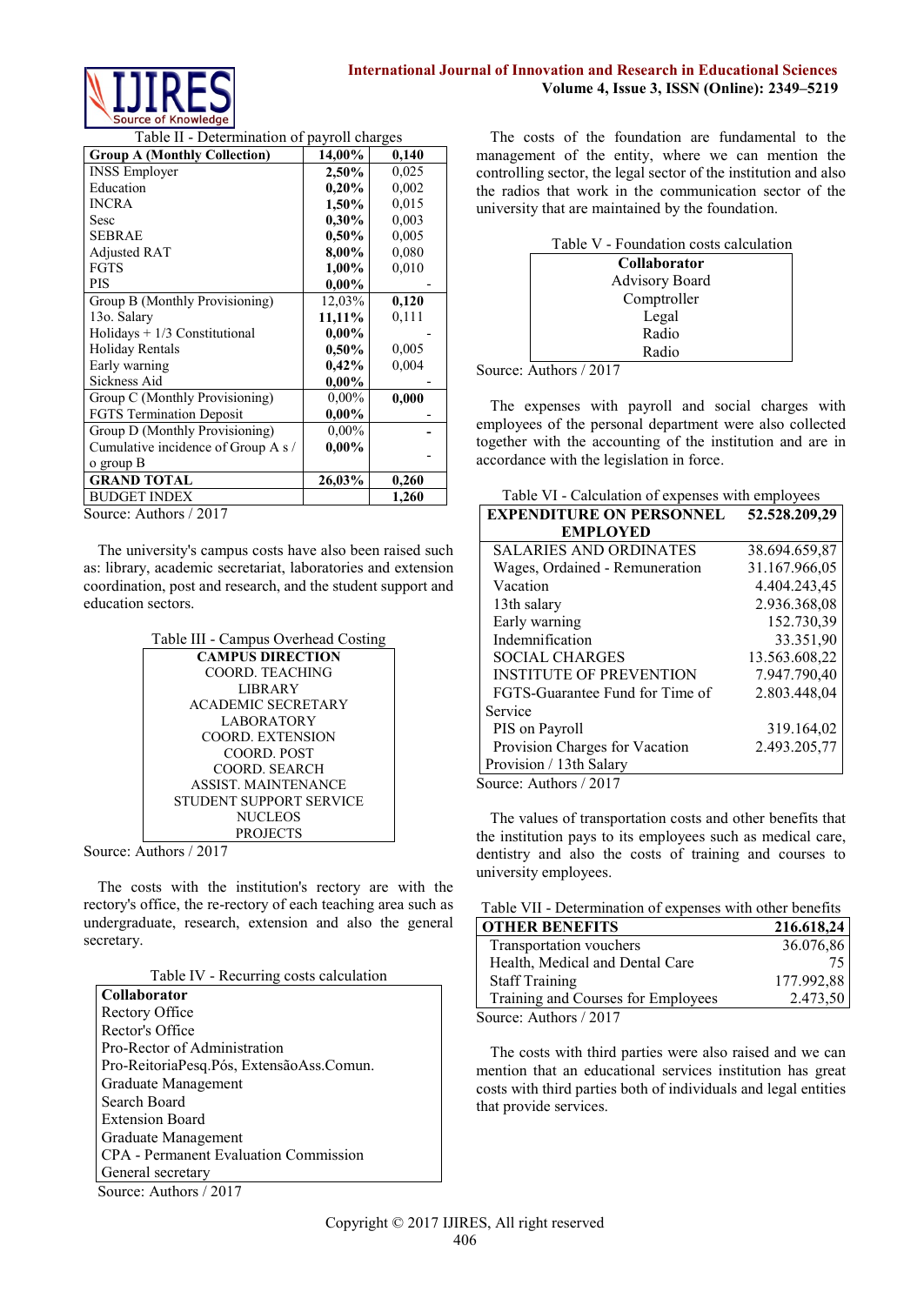

Table VIII - Other personnel costs

| <b>OTHER COSTS WITH</b>             |            |
|-------------------------------------|------------|
| <b>PERSONNEL</b>                    |            |
| Outsourced services - non-employees | 634.757,52 |
| Services and charges                | 634.757,52 |
| Third Party Services - Individuals  | 89.305,92  |
| Third Party Services - Legal Person | 543.804,27 |
| (Teaching)                          |            |
| INSS on Third Party Services -      | 1.647,38   |
| Individuals                         |            |
| Source: Authors / 2017              |            |

The direct costs of the campus have been raised and generate a high monthly cost for the educational institution. Among them we can mention the costs with materials and services that are laboratory costs, costs with stages and costs with projects.

Table IX - Current costs –campus

| <b>DIRECT COSTS</b>            | 1.474.239,05 |
|--------------------------------|--------------|
| COSTS WITH MATERIAL AND        | 1.473.809,45 |
| <b>SERVICES</b>                |              |
| Costs with Direct Material and | 1.385.311,34 |
| <b>Labor Costs</b>             |              |
| Cost with Internships          | 81.517,50    |
| Cost with Agreements           | 6.980,61     |
| <b>COSTS WITH PROJECTS</b>     | 429,60       |
| Project Costs                  | 429,60       |
|                                |              |

Source: Authors / 2017

When comparing the general and administrative costs between the cost calculated with the target cost and the presented values, it is evident that the institution through the target cost can significantly reduce its operating costs with transportation, fuel, vehicle expenses, Others, where the university implementing a goal to be spent on expenses will generate greater savings and consequently achieve better financial results.

Table X - Comparison of general and administrative costs between the target cost and the estimated cost

| <b>GENERAL AND</b><br><b>ADMINISTRATIVE</b><br><b>COSTS</b> | <b>REAL COST</b> | <b>POSSIBLE</b><br><b>APPLI</b><br><b>CATION</b> | <b>META</b><br><b>COST</b> |
|-------------------------------------------------------------|------------------|--------------------------------------------------|----------------------------|
| <b>GENERAL AND</b>                                          | 7.551.940,10     |                                                  |                            |
| ADMINISTRATIVE                                              |                  |                                                  | 6.500.000,00               |
| Water                                                       | 161.279.97       | <b>NO</b>                                        |                            |
| Electricity                                                 | 1.248.365,27     | NO                                               |                            |
| <b>Rent Payments</b>                                        | 98.913,50        | NO                                               |                            |
| About us                                                    | 191.326,98       | NO.                                              |                            |
| Cup and Kitchen,                                            | 70.216,91        | <b>YES</b>                                       |                            |
| Fuels and lubricants                                        | 117.909,63       | YES                                              |                            |
| Hygiene and Cleaning                                        | 143.586,05       | <b>YES</b>                                       | 93.330.54                  |
| <b>Property Maintenance</b>                                 | 524.007,42       | NO.                                              |                            |
| Vehicle Expenses                                            | 63.042,68        | <b>YES</b>                                       |                            |
| Postal Expenses                                             | 23.362,61        | <b>YES</b>                                       | 15.185.70                  |
| <b>Travel Expenses</b>                                      | 44.264,70        | YES                                              | 28.772.06                  |
| accommodation                                               | 224.667,32       | YES                                              |                            |
| Flights / Buses                                             | 25.844,28        | <b>YES</b>                                       |                            |
| Travel Expenses -                                           | 334.609,65       | YES.                                             | 202.496.28                 |
| Equipment Rental                                            | 8.808,20         | N <sub>O</sub>                                   |                            |
| Office supplies                                             | 103.183,29       | <b>YES</b>                                       |                            |
| Non-Fixed Assets                                            | 17.044,04        | NO.                                              | 17.044.04                  |
| Photocopies and                                             | 265.515.53       | YES                                              |                            |
| Expenses with                                               | 5.985,11         | NO.                                              |                            |
| <b>Extension Event</b>                                      | 51.890,90        | NO                                               |                            |

| <b>GENERAL AND</b><br><b>ADMINISTRATIVE</b><br><b>COSTS</b> |   | <b>REAL COST</b> | <b>POSSIBLE</b><br>APPLI<br><b>CATION</b> | <b>META</b><br>COST |
|-------------------------------------------------------------|---|------------------|-------------------------------------------|---------------------|
| <b>GENERAL AND</b>                                          |   | 7.551.940,10     |                                           |                     |
| ADMINISTRATIVE                                              |   |                  |                                           | 6.500.000,00        |
| Advertising                                                 |   | 252.177,17       | NO <sub>1</sub>                           |                     |
| Telephone, Fax and                                          |   | 182.635,46       | <b>YES</b>                                |                     |
| Transport of                                                |   | 59.161,37        | <b>YES</b>                                | 38.454.86           |
| Third Party Services -                                      |   | 677.712,06       | YES                                       |                     |
| Software Acquisition                                        |   | 1.336,40         | NO.                                       |                     |
| Systems                                                     |   | 512.522,43       | <b>YES</b>                                |                     |
| <b>Internet Expenses</b>                                    |   | 98.214,77        | <b>NO</b>                                 |                     |
| Other Expenses with                                         |   | 48.105,77        | <b>NO</b>                                 |                     |
| Contracted Insurance                                        |   | 118.976,96       | <b>NO</b>                                 |                     |
| Internal Services -                                         |   | 470.379,75       | <b>NO</b>                                 |                     |
| Related searches                                            |   | 636.136,67       | <b>NO</b>                                 |                     |
| Other administrative                                        |   | 46.719,95        | NO                                        |                     |
| Fines                                                       |   | 8.225,73         | <b>NO</b>                                 |                     |
| Freights                                                    |   | 29.168,03        | N <sub>O</sub>                            |                     |
|                                                             |   |                  | <b>NO</b>                                 |                     |
| Snacks and meals                                            | 1 | 107.243,64       |                                           | 107.243,64          |
| Surveillance                                                |   |                  | <b>NO</b>                                 |                     |
| Expenses                                                    |   | 579.400,01       |                                           | 579.400,01          |

Source: Authors / 2017

By comparing the performance of the institution with the two methods, it is clear that the entity through the target cost that clearly demonstrates its managerial vocation when applied in educational institutions can reduce its personnel costs in the foundation, the rectory and the center of Services and better their profit margin in the educational services provided.

Table XI - Statement of income for the year

| <b>COURSE</b>                    | <b>REAL COST</b>        | <b>META COST</b> |
|----------------------------------|-------------------------|------------------|
| Recipe                           |                         |                  |
| <b>Annual Revenue Deductions</b> |                         |                  |
|                                  | 1.701.291,15            | 1.701.291,15     |
| $Cost Classroom + Coord. +$      |                         |                  |
| Laborat.                         | 103.478,77              | 103.478,77       |
|                                  | 536.291,81              | 536.291,81       |
| 1a. Operating margin             | 1.061.520,57            | 1.061.520,57     |
| <b>Indirect Annual Campus</b>    |                         |                  |
| Cost                             | 222.745,75              | 222.745,75       |
| 2a. Operating margin             | 838.774,82              | 38.774,82        |
| Maintaining Personal Cost        |                         |                  |
| (Foundation)                     | 36.766,76               |                  |
| <b>Retained Personal Cost</b>    |                         |                  |
| (Rectory)                        | 86.529,15               | 26.565,76        |
| Maintenance Cost (Central        |                         |                  |
| Services)                        | 73.825,66<br>641.653,24 | 74.539,22        |
| 3a. Margem Operacional           |                         |                  |

Source: Authors / 2017

# **V. CONCLUSIONS**

The companies providing educational services are companies that use their services to offer new opportunities for people who are committed to improving their lives. Through education as a service delivery tool, a university is unable to stock its services and presents a structure and characteristics of services that are distancing themselves from commerce and industry, since the educational market is increasingly competitive and needs to adjust its costs to